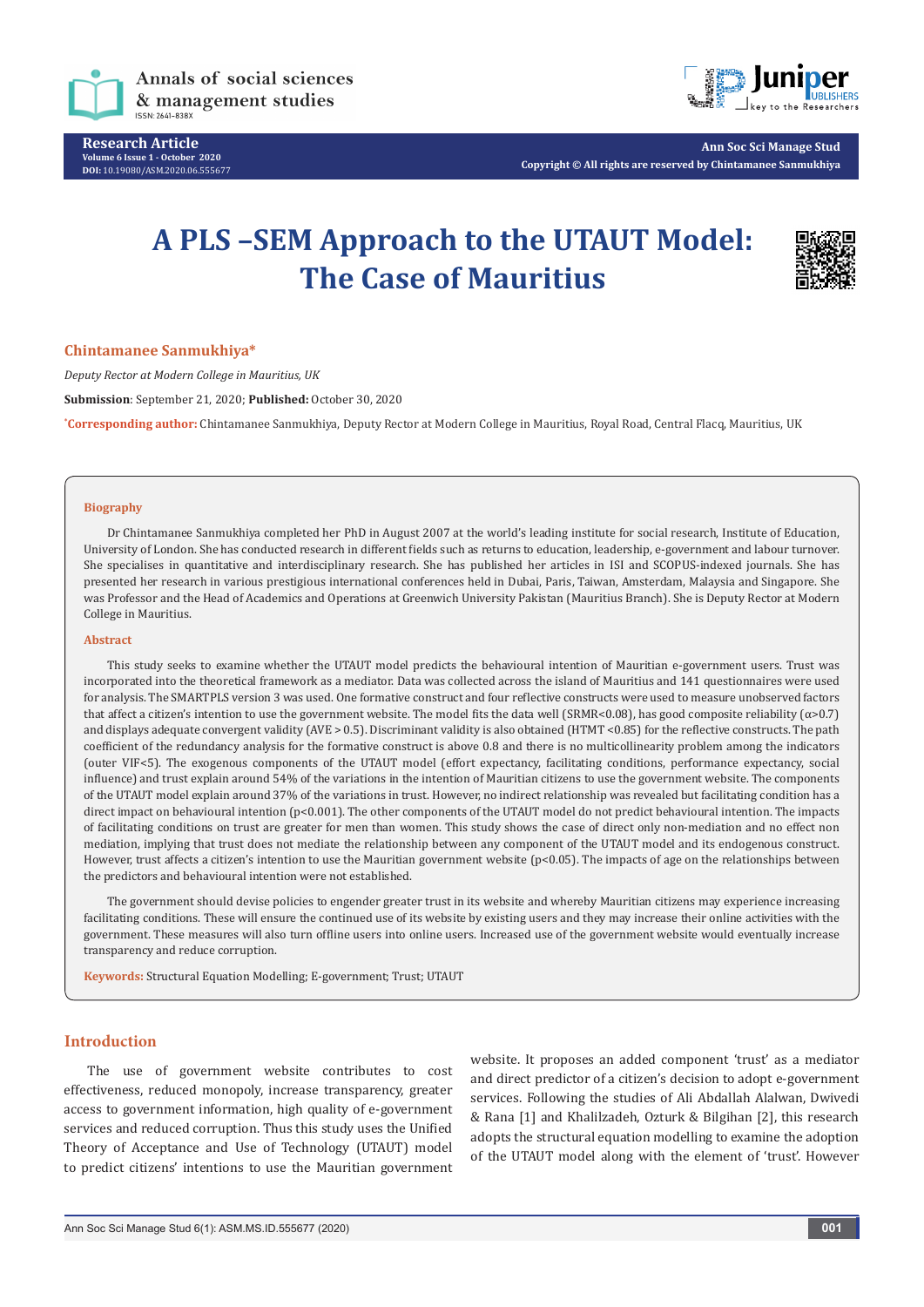the partial least square structural equation modelling (PLS-SEM) is used instead of the CB-SEM. This paper fundamentally aims to help researchers, academicians and students understand how the PLS-SEM is estimated and interpreted. This study contributes to the existing literature by incorporating the element of trust into the UTAUT model as a predictor to explain the behavioural intention of Mauritian citizens towards the use of the government website. It also investigates whether or not trust can translate effort expectancy, facilitating conditions, performance expectancy and social influence into behavioural intention.

The research objectives may be summarized as follows:

**i.** To establish the appropriateness of PLS-SEM for UTAUT models

**ii.** To investigate whether or not trust is a predictor and/or a mediator in the proposed research model

**iii.** To examine the importance of UTAUT components in predicting the use of government website in Mauritius

**iv.** To inform government website administrators about the factors that affect citizens' intention to use government websites and enable the former to develop strategies and e-services that would ensure the success of future e-government initiatives.

The rest of this paper is structured as follows: the theoretical framework and a brief empirical review is presented, followed by a throughout examination of the methodology used together with the assessment of the validity and reliability of the constructs used in the research model. The measurement and structural models are further discussed in the next subsection with a critical examination of implications involved. Finally this paper is concluded and some suggestions for further research are proposed.

## **Literature Review**

As argued by Davis (1989) implementation of IT technology depends on user acceptance. Several models may be used to examine citizens' intentions to use the government website. This research adopts the Unified Theory of Acceptance and Use of Technology (UTAUT) model based on its high popularity among various researchers and due to the fact that this model is a substantial improvement over the others. The UTAUT model was developed by Viswanath. Venkatesh, Morris, Davis, and Davis [3]. This model postulates that use behaviour is predicted by facilitating conditions and behavioural intention. The latter in turn is predicted by performance expectancy, effort expectancy and social influence. The model also includes some moderators such as age, gender, experience and voluntariness of use. Effort expectancy is the ease of using the technology and the extent to which it is not difficult to use and free from effort [4]. Performance expectancy is the extent to which an individual believes that the use of the technology would enable him or her to improve his or her job performance [3]. Social influence, on the other hand, is about the importance attached by the potential user to others'

beliefs that he or she should use the new technology. Here others may refer to friends, family, colleagues, leaders or anybody who can influence the potential user through creating awareness, encouragement and information [5]. Facilitating conditions refers to the existence of organisational and technical infrastructures to support the use of the new technology. These may also include specific skills or compatibility with other technologies such as smart phones. Finally the ultimate endogenous factor in the UTAUT model 'behavioural intention' is perceived likelihood that an individual would engage in the given behaviour. It is believed to influence both the actual usage and adoption of the new technology.

Numerous studies have pointed out the importance of trust in terms of online privacy and security to predict the use of e-government [7-11]. In the absence of trust, some citizens would refuse to do online transactions with the government and would only use the website to look up for information, send queries and download application forms. High perceived risks associated with the use of the government website result in non-adoption of e-government services. The latent variable 'trust' for example may refer to trust in the government, trust in government departments and trust in the government website. There are many privacy and security issues associated with online government services which affect the users' decisions to transact online with the government and thus, the latent variable 'behavioural intention'. Hence in this research it is argued that the predictors in the UTAUT model (EE, FC, PE and SI) would not only translate directly into citizens' intentions to use but these would be mediated by trust. Mediators explain how or why an input is translated into an output.

Several studies used the structural equation modelling where they applied the UTAUT model to estimate, for instance, e-management learning system, e-government services, mobile learning, consumer acceptance, mobile learning [12-16]. These were based on PLS-SEM and CBSEM.

## **Methodology**

Initially a pilot study was conducted among 15 citizens to ensure that all items were properly understood and there was no confusion. The questionnaire was modified accordingly and distributed among 200 citizens. They volunteered to participate in this survey and who were already using the government website. The questionnaires were distributed randomly across the island of Mauritius, for example in Ebene, Grand Bay, Port Louis, Flacq, Rose Belle and Phoenix. However data from 141 questionnaires only could be retained due to missing data. Each questionnaire consisted of 42 questions based on a Likert scale of the 5 point system (strongly disagree, disagree, neutral, agree, strongly agree). One of the constructs (facilitating conditions) was designed to be measured formatively and hence the questionnaire contained an item to capture the overall perception of users on facilitating conditions so as to test for convergent validity. The PLS-SEM approach seemed appropriate to the nature of analysis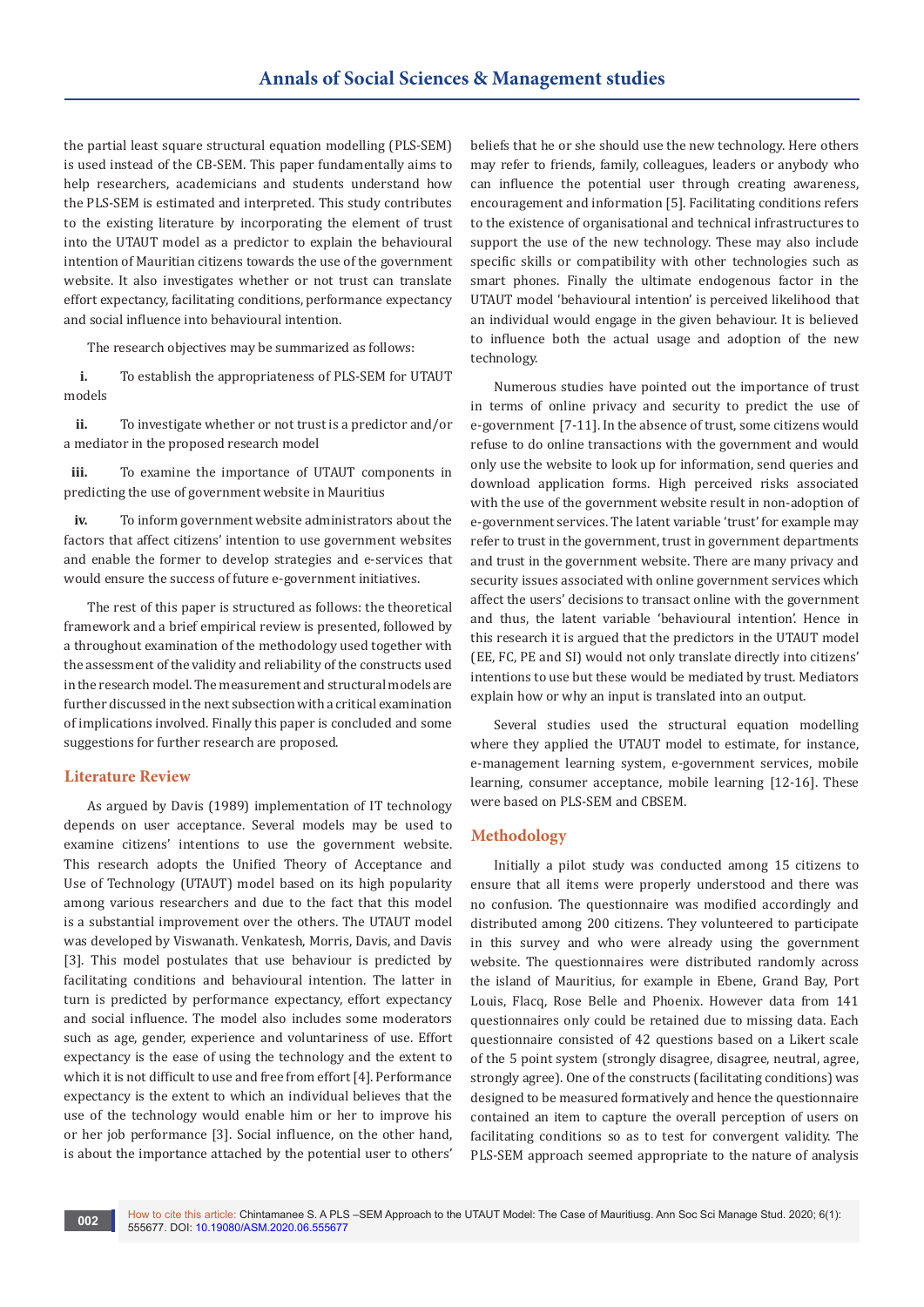being carried out and due to the small sample size. The SMARTPLS version 3 was used. Some items were eliminated from each constructs due to low loadings (for the reflective constructs) and/ or insignificant weights (for the formative construct). Only items with indicator reliability exceeding 0.4 [17] and weights exceeding 0.1 combined with loadings exceeding 0.5 (if the weights were statistically insignificant or if the confidence interval included

zero) with the correct signs, were retained for further analysis [18- 27]. However, it must be pointed out that deletion of an indicator from a formative construct may change the whole meaning of the latent variable in question. But this study did not face this problem. Table 1 displays all items used for further analysis in this study and Figure 1 illustrates the research model.

| Table 1: Items retained for further analysis. |  |  |
|-----------------------------------------------|--|--|
|-----------------------------------------------|--|--|

| <b>Latent constructs</b>                      |                 | Items on questionnaire                                           |  |  |
|-----------------------------------------------|-----------------|------------------------------------------------------------------|--|--|
|                                               | EE1             | The website is easy to use                                       |  |  |
| Effort expectancy                             | EE <sub>2</sub> | It can get whatever I am looking for                             |  |  |
|                                               | EE3             | The website is comprehensible                                    |  |  |
| Facilitating conditions                       | FC <sub>1</sub> | Access to internet is not expensive                              |  |  |
|                                               | FC <sub>2</sub> | I am confident that I can use the website                        |  |  |
| (Formative construct)                         | FC <sub>3</sub> | I have the required knowledge to use the website                 |  |  |
| Overall indicator for facilitating conditions | FC4             | I have all the facilities to use the website                     |  |  |
|                                               | PE <sub>1</sub> | I usually accomplish my tasks through the website                |  |  |
| Performance expectancy                        | PE <sub>2</sub> | The website provides the services I need                         |  |  |
|                                               | PE3             | The website is useful                                            |  |  |
|                                               | SC <sub>1</sub> | Those who are important to me, think that I must use the website |  |  |
| Social influence                              | SC <sub>2</sub> | Those who influence me, feel that I must use the website         |  |  |
|                                               | SC <sub>3</sub> | Those whose opinions matter to me, tell me to use the website    |  |  |
|                                               | <b>T1</b>       | I have trust in government agencies                              |  |  |
| T <sub>2</sub><br>Trust                       |                 | I trust the government website                                   |  |  |
|                                               | T <sub>3</sub>  | I can disclose my personal information on the website            |  |  |
|                                               | BI1             | I predict that I would use the website in the future             |  |  |
| Behavioural intention<br>B <sub>I2</sub>      |                 | I want to continue to use the website                            |  |  |

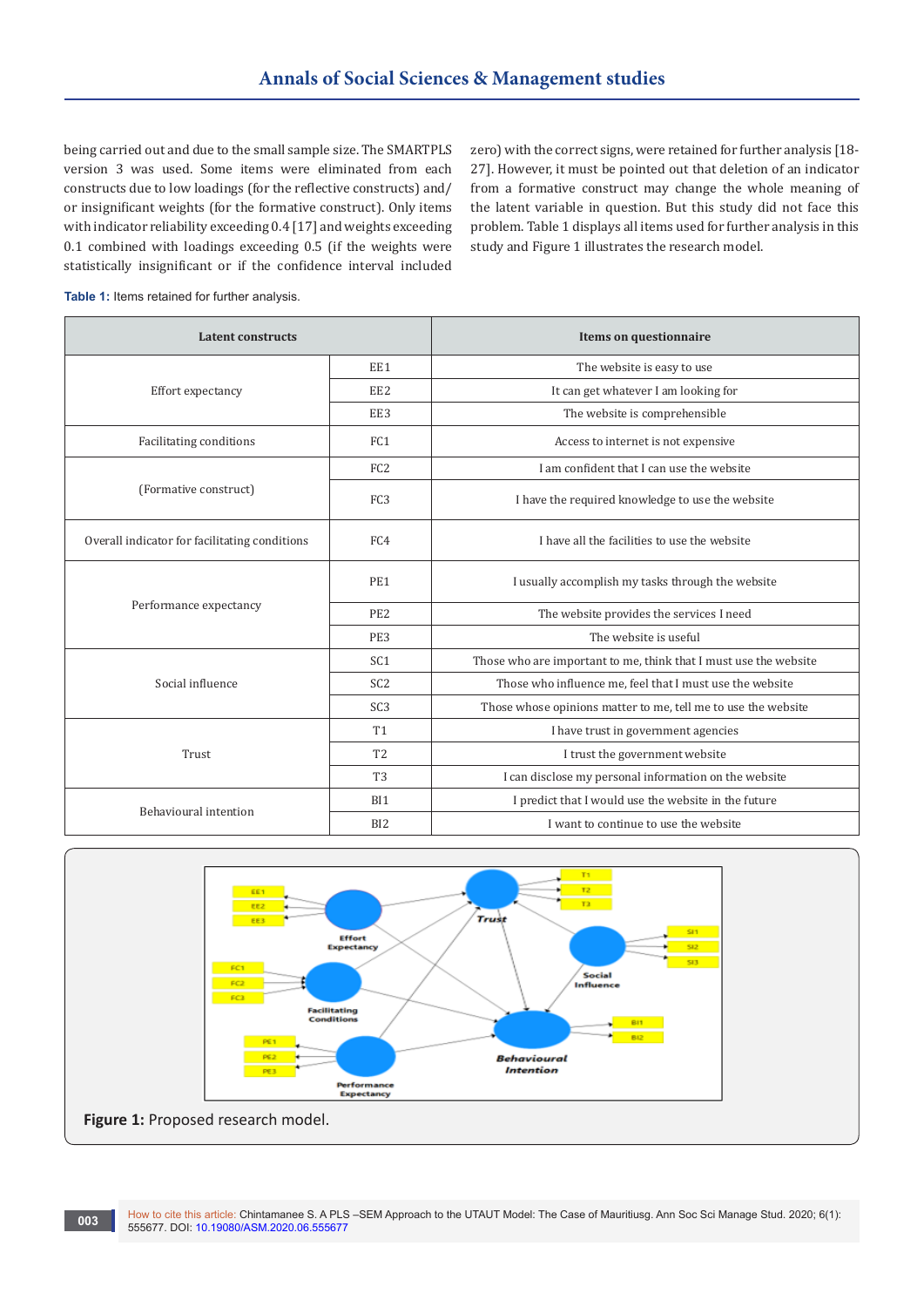# **Assessment of the formative construct**

An extensive literature review was undertaken to ensure that the major components of facilitating conditions were included in this construct, thus leading to content validity of the formative construct. This research also establishes convergent validity for the formative construct 'facilitating conditions'. A redundancy analysis was carried out where the formative construct was hypothesized to predict a single item endogenous reflective constructs. As recommended by Joseph F Hair, Ringle & Sarstedt [28] the path coefficient exceeded the minimum value of 0.8.

This is illustrated in Figure 2. All weights of indicators within the formatively measured construct are statistically significant at 0.1% level. As displayed in Table 2, the formatively measured construct does not suffer from the problem of indicator collinearity. The VIF values of the indicators within the 'facilitating conditions' construct do not exceed 5, implying that these indicators are not highly correlated to each other. Table 2 shows very low VIF values and according to Diamantopoulos and Siguaw [29] VIF values less than 3.3 indicates the absence of multicollinearity.



#### **Figure 2:** Redundancy Analysis.

**Table 2:** Collinearity Analysis.

| <b>Facilitating conditions</b> | <b>VIF</b> values |
|--------------------------------|-------------------|
| FC <sub>1</sub>                | 1.056             |
| FC <sub>2</sub>                | 1.011             |
| FC <sub>3</sub>                | 1.046             |

## **Assessment of the reflective constructs**

The reflectively measured constructs (EE, PE, SI and Trust) were also examined in terms of indicator reliability, composite reliability, convergent validity and discriminant validity. Reflective indicators are interchangeable and may thus easily be deleted in case of low outer loadings, that is, when the indicator fails to achieve an indicator reliability value of 0.7 or higher but a value of at least 0.4 may be accepted in case of exploratory research. As can be seen from Figure 3, all loadings of each reflective construct are statistically significant at 0.1% level. They are either close to 0.8 or higher, indicating that squaring these values would demonstrate high indicator reliabilities. As shown in Table 3, all reflective constructs show high internal consistency reliabilities given that the composite reliability coefficients of each construct

exceed 0.8. It is important to point out that for PLS-SEM, composite reliability is usually preferred instead of Cronbach alpha [25]. Convergent validity is also ensured as the AVE values exceed the bare requirement of AVE exceeding 0.5. In this study each latent variable is capturing at least around 70% of the variations that it seeks to represent. Discriminant validity was also assessed through the Fornell & Larcker [30] criteria, Heterotrait-Monotrait (HTMT) ratio and cross loadings [31]. An examination of cross loadings showed that each indicator had the highest loadings in the construct that it was initially supposed to measure. Also none of the correlations among the reflective constructs exceeded the square root of the AVE of each construct. Thus the requirement of Fornell & Larcker [30] was satisfied. But since HTMT values are deemed to be more accurate for PLS-SEM, only these are reported in Table 4. None of the latent variable display HTMT values above 0.85, implying that the reflective constructs are sufficiently distinct from one another. Given that all conditions for formatively and reflectively measured constructs have been met, it may be concluded that these constructs may be used to estimate the impacts of EE, FC, PE, SI and Trust on the behavioural intention of Mauritian citizens to use the government website.

**Table 3:** Construct reliability and validity.

| <b>Constructs</b>        | <b>Composite Reliability</b> | <b>Average Variance Extracted (AVE)</b> |
|--------------------------|------------------------------|-----------------------------------------|
| Behavioural Intention    | 0.825                        | 0.703                                   |
| <b>Effort Expectancy</b> | 0.872                        | 0.695                                   |
| Performance Expectancy   | 0.875                        | 0.7                                     |
| Social Influence         | 0.888                        | 0.726                                   |
| Trust                    | 0.904                        | 0.759                                   |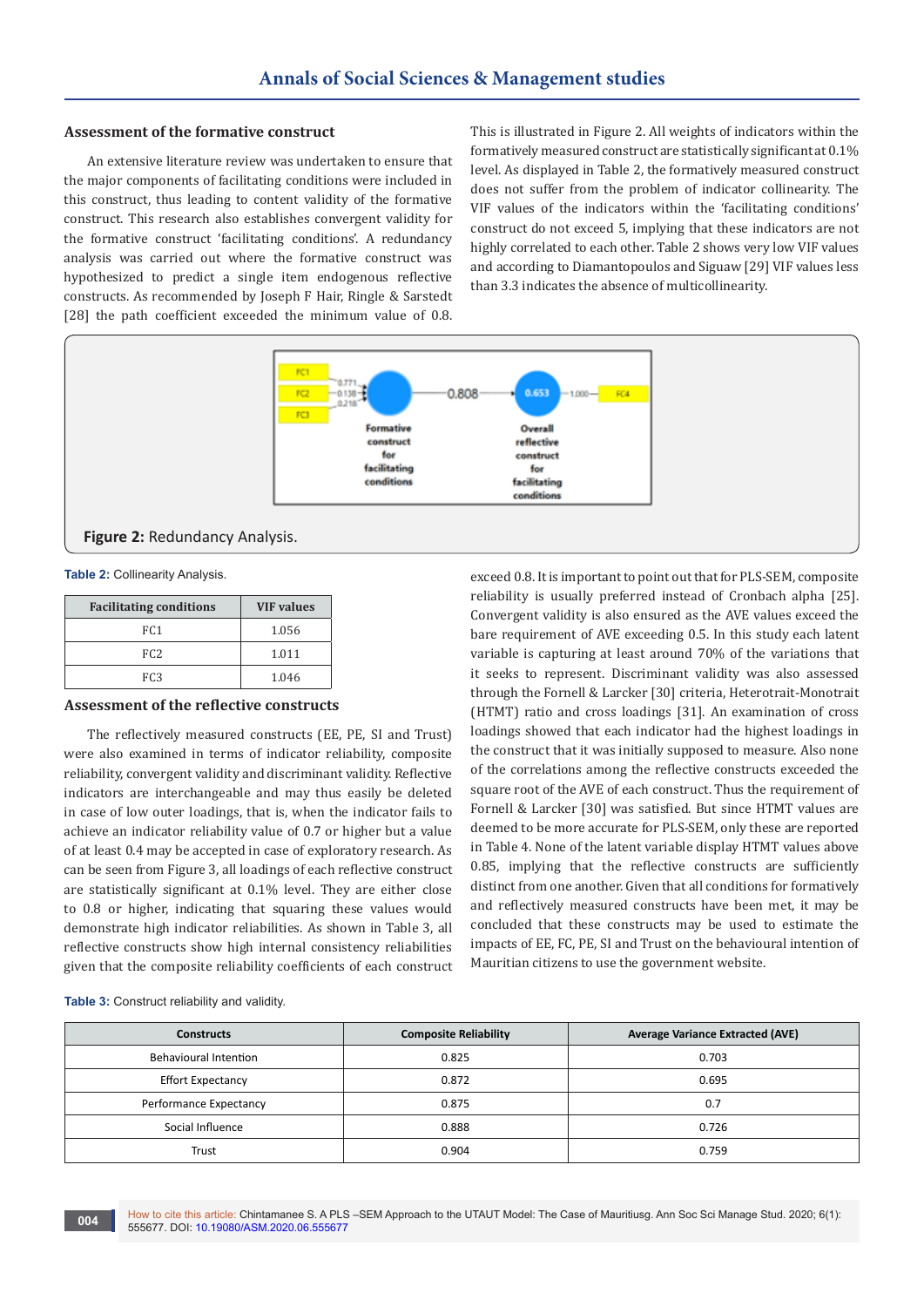|                        | <b>Behavioural Intention</b> | <b>Effort Expectancy</b> | <b>Performance Expectancy</b> | <b>Social Influence</b> |
|------------------------|------------------------------|--------------------------|-------------------------------|-------------------------|
| Effort Expectancy      | 0.425                        |                          |                               |                         |
| Performance Expectancy | 0.381                        | 0.742                    |                               |                         |
| Social Influence       | 0.302                        | 0.251                    | 0.234                         |                         |
| Trust                  | 0.629                        | 0.55                     | 0.523                         | 0.473                   |

**Table 4:** Divergent validity: Heterotrait-Monotrait (HTMT) ratios.



# **Analysis & Discussions**

The SRMR value of 0.078 indicates good model fit. Following the guidelines provided by Chin [32], Joe F Hair et al. [23] & Jorg Henseler et al. [26], it may be deduced that the modified UTAUT predictors (EE, FC, PE, SI) has a weak predictive accuracy on Trust  $(R<sup>2</sup>=0.367)$  . However the inclusion of trust as a predictor of BI and as the mediator between the UTAUT predictors and BI, yields a model with a moderate predictive accuracy  $(R^2=0.537)$ . The analysis stops after only 9 iterations which are much lower than the 300 iterations set as default by the software, thus upholding the model stability. As advocated by Stone [33] and Geisser [34] predictive relevance was assessed through the cross-validated  $redundancy Q<sup>2</sup> value exceeding zero. For this study medium$ predictive relevance for the endogenous variable trust and almost large predictive accuracy for behavioural intention were ensured with  $Q^2$  values of 0.263 and 0.314, respectively. However effort expectancy, social influence and trust have not predictive relevance for the construct 'behavioural intention' ( $q^2$ =0,  $q^2$ =0.013 and  $q^2$ =0.003, respectively) although facilitating conditions and performance expectancy have medium predictive relevance for this construct, BI ( $q^2$ = 0.148 and  $q^2$ = 0.154, respectively). Also all exogenous predictors of the UTAUT model (EE, FC, PE and SI) have small predictive relevance for the endogenous construct 'trust'  $(q^2 = 0.02, q^2 = 0.033, q^2 = 0.03$  and  $q^2 = 0.058$ , respectively).

The path coefficients are displayed in Figure 3 and related statistics are listed in Table 5. All path coefficients linking the four predictors of the UTAUT model to the mediator 'Trust' are statistically significant. Social influence exerts the greatest influence on Trust ( $β=0.266$ ,  $p<0.001$ ) followed by performance expectancy ( $\beta$ =0.216, p<0.01), facilitating conditions ( $\beta$ =0.215, p<0.05) and effort expectancy ( $β=0.186$ ,  $p<0.05$ ). However following Wong [35], it is argued that a standardised path coefficient should exceed 0.20 to establish its importance in the model and relevance to managerial decision. Also given the low f2 values and as per Cohen [36], it may be stated that these predictors have small effects on producing the  $R<sup>2</sup>$  value for trust  $(0.02 < f<sup>2</sup> < 0.15)$ . Next the effect on the ultimate endogenous construct, BI is considered. Only facilitating conditions and trust have direct and significant impacts on behavioural intention whereby facilitating conditions have the greatest influence on a citizen's decision to use website ( $β=0.632$ ,  $p<0.001$ ). As per Cohen [36] it may be deduced that facilitating conditions have large effects on behavioural intention  $(f^2>0.35)$ . Unlike what supporters of the UTAUT model ultimately advocate, this study concludes that effort expectancy, performance expectancy and social influence have no bearing on citizens' decisions to use the government website (p>0.05, f<sup>2</sup><0.02). No relationship between behavioural intention and the other predictors (EE, PE and SI) may point towards the inability of government website administrators to address concerns relating to these predictors and the overall quality of the website. On the other hand, if people perceived greater ease of use, improved performance and receive better comments from existing users, these would ensure an increase in online transactions with the Mauritian government and may convert offline users into online users.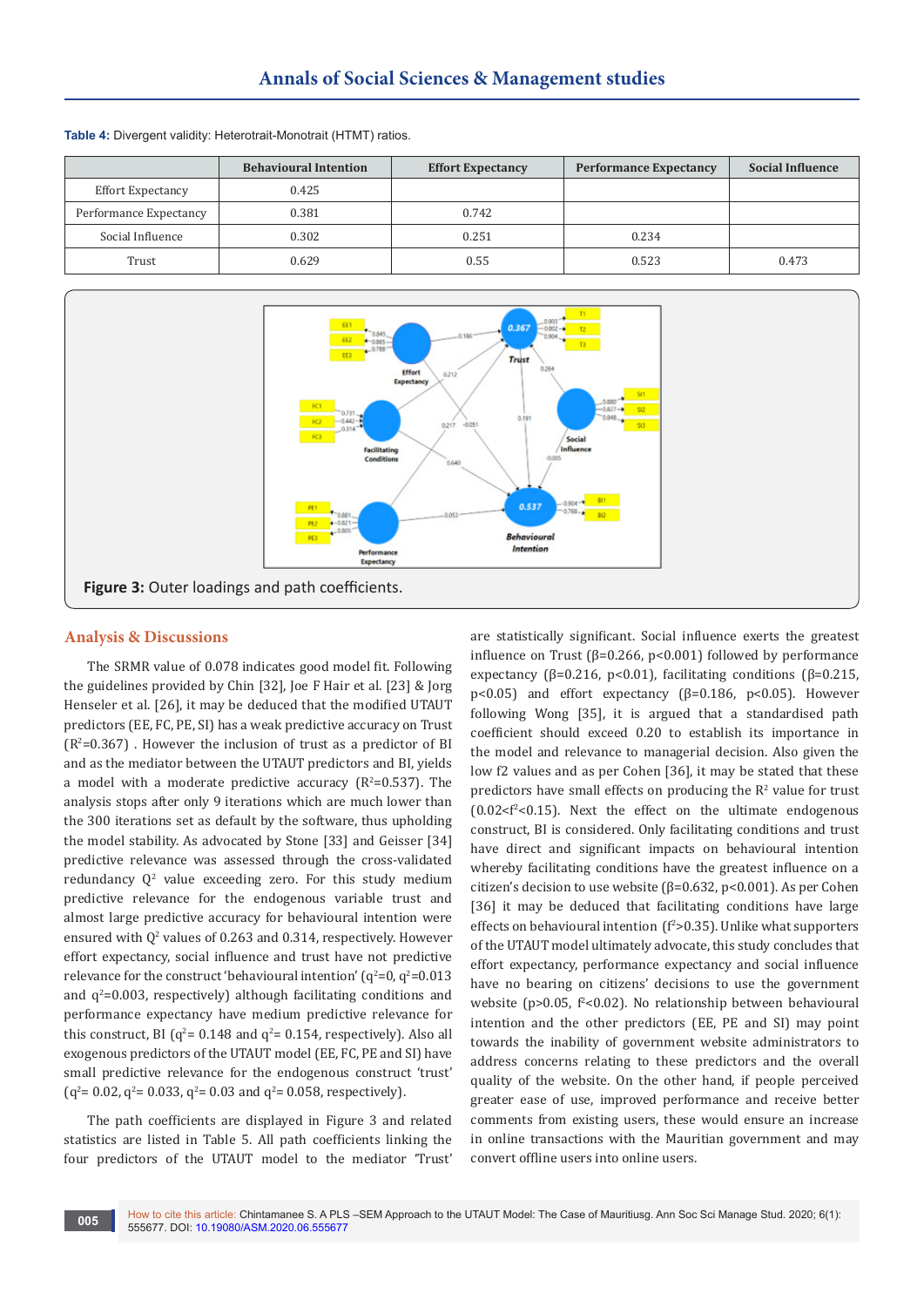| Table 5: Direct paths and bootstrapping results. |  |
|--------------------------------------------------|--|
|--------------------------------------------------|--|

|                | <b>Hypothesis</b>                                                                                                    | Direct path<br>coefficient | <b>T</b> value | <b>Bias corrected confi-</b><br>dence intervals<br>P Value |          |              | <b>Effect size</b><br>(f-squared) |  |
|----------------|----------------------------------------------------------------------------------------------------------------------|----------------------------|----------------|------------------------------------------------------------|----------|--------------|-----------------------------------|--|
|                |                                                                                                                      |                            |                |                                                            | Lower    | <b>Upper</b> |                                   |  |
| H1             | Effort expectancy will positively affect<br>behavioural intention of citizens to use the<br>government website       | $-0.044$                   | 0.735          | 0.462                                                      | $-0.202$ | 0.088        | 0.003                             |  |
| H <sub>2</sub> | Facilitating conditions will positively affect<br>behavioural intention of citizens to use the<br>government website | 0.632                      | 6.992          | $\mathbf{0}$                                               | 0.418    | 0.775        | 0.684                             |  |
| H <sub>3</sub> | Performance expectancy will positively<br>affect behavioural intention of citizens to<br>use the government website  | 0.053                      | 0.674          | 0.5                                                        | $-0.106$ | 0.214        | 0.004                             |  |
| H4             | Social Influence will positively affect<br>behavioural intention of citizens to use the<br>government website        | $-0.007$                   | 0.097          | 0.923                                                      | $-0.15$  | 0.123        | $\mathbf{0}$                      |  |
| H <sub>5</sub> | Trust will positively affect behavioural<br>intention of citizens to use the government<br>website                   | 0.188                      | 2.435          | 0.015                                                      | 0.037    | 0.352        | 0.05                              |  |
| H <sub>6</sub> | Effort Expectancy will positively affect<br>citizens' trust                                                          | 0.186                      | 2.041          | 0.041                                                      | 0.014    | 0.377        | 0.033                             |  |
| H7             | Facilitating conditions will positively affect<br>citizens' trust                                                    | 0.215                      | 2.548          | 0.011                                                      | 0.036    | 0.368        | 0.058                             |  |
| H <sub>8</sub> | Performance expectancy will positively<br>affect citizens' trust                                                     | 0.216                      | 2.606          | 0.009                                                      | 0.054    | 0.379        | 0.049                             |  |
| H <sub>9</sub> | Social Influence will positively affect citi-<br>zens' trust                                                         | 0.266                      | 4.183          | $\mathbf{0}$                                               | 0.129    | 0.38         | 0.1                               |  |

Trust has a direct but weak effect on behavioural intention  $(0.02 < f<sup>2</sup> < 0.15)$ . Nevertheless trust may be used as a predictor for citizens' intentions to use the Mauritian government website. This research confirms what other studies have reported elsewhere, that is, citizens need to feel that they can trust the government website before they can use it. Besides in many countries e-government initiatives have failed due to insufficient security and privacy assurance. Citizens want the government to protect them against fraud, identity theft and unauthorised access by third party to their personal information [37,38]. Online policy statements guaranteeing protections against these, proper online explanation of how personal data of citizens are handled by website administrators and online testimonies by actual citizens can encourage more people to do online transactions with the government. Table 6 shows the results of mediation. It can be deduced that Trust does not act as a mediator between the predictors of the UTAUT model and the endogenous variable, behavioural intention. None of the indirect paths are statistically significant. But since facilitating conditions have significant direct impacts on behavioural intention but no indirect impact, this points towards the case of direct only non-mediation. However there is no effect non-mediation in the cases of performance expectancy, effort expectancy and social influence since both the direct and indirect impacts on behavioural intention are insignificant. These imply that trust does not mediate the relationship between

any predictor of the UTAUT model (EE, FC, PE and SI) and its endogenous construct (BI). Multi-group analyses were also done to examine whether the use of government website is influenced by gender or age. Since gender is a nominal variable and age was coded as an ordinal variable, the multi-group analyses were deemed appropriate. This research revealed that men were more willing than women to trust e-government services if facilitating conditions were in place ( $p<0.05$ ). This clearly points towards the need for the government to ensure that greater facilitation conditions are made available to male citizens. Simultaneously Mauritian government should find ways on how to increase the level of trust by women. Even though female citizens have the required facilitating conditions, they show lower level of trust in e-government services and hence they will be reluctant to use the government website or even recommend it to others. These would further endanger the use of the Mauritian government website.

Also the relationships between behavioural intention and none of the predictors (EE, FC, PE, SI and trust) were influenced by age. Age therefore does not change the way people perceive ease of use and performance expectancy (Table 7). On top of that age does not influence their level of trust and how they speak about the Mauritian government website to others. In other words, older Mauritian citizens are not different from younger citizens when it comes to explaining how EE, FC, PE, SI and trust influence their intentions to use the website.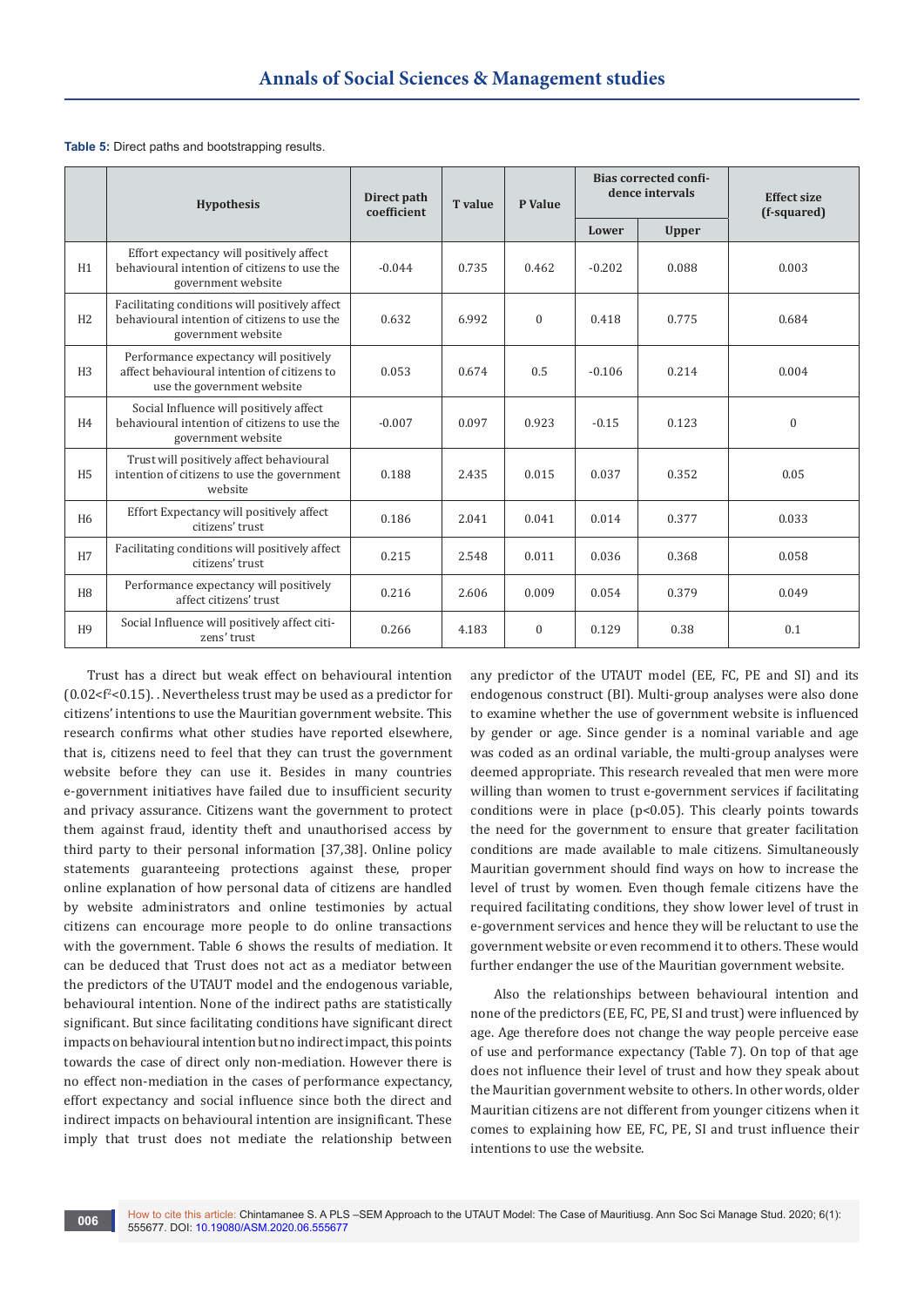#### **Table 6:** Mediation Analysis.

|                 | <b>Hypothesis</b>                                                                            | Indirect path coefficient | T value | P value |
|-----------------|----------------------------------------------------------------------------------------------|---------------------------|---------|---------|
| H <sub>10</sub> | Trust mediates the relationship between effort expectancy and be-<br>havioural intention     | 0.034                     | 1.554   | 0.12    |
| H11             | Trust mediates the relationship between facilitating conditions and<br>behavioural intention | 0.04                      | 1.745   | 0.081   |
| H <sub>12</sub> | Trust mediates the relationship between performance expectancy and<br>behavioural intention  | 0.041                     | 1.696   | 0.09    |
| H13             | Trust mediates the relationship between social influence and be-<br>havioural intention      | 0.051                     | 1.839   | 0.066   |

**Table 7**: Multi Group Analysis.

|     | <b>Hypothesis</b>                                                                                       | <b>Path coefficient</b> | P value       | Supported                                                         |
|-----|---------------------------------------------------------------------------------------------------------|-------------------------|---------------|-------------------------------------------------------------------|
| H14 | Age affects the relationships between behavioural intention<br>and each predictor of the research model |                         | insignificant | No                                                                |
| H15 | Predictors of the UTAUT model engenders greater trust in the<br>government website for men than women   | 0.42                    | 0.016         | Partially yes (applies to facili-<br>tating conditions and trust) |

#### **Conclusions**

When trust is treated as an endogenous latent variable, it may be deduced that trust is significantly affected by all predictors of the UTAUT model, that is, effort expectancy, facilitating conditions, performance expectancy and social influence. But these predictors exert small effects on trust (0.02<f<sup>2</sup><0.15). However Trust does not act as a mediator in the UTAUT model. But it may be argued that since a mediator is an internal psychological factor, it is usually measured with error [39] which in turn underestimates the impacts of the mediator (Trust) and may overestimate the impacts of the predictors (EE, FC, PE and SI) on the dependent variable (BI). Age does not affect the relationship between behavioural intention and citizens' perceptions of EE, FC, PE, SI and trust. However men are more willing than women to trust e-government services if they have facilitating conditions to use the government website. Since customers are primarily motivated through the advantages and usefulness associated with the use of any new technology [40], the Mauritian government website administrators should look into these aspects if they want to maintain existing users and attract new users. Constant strengthening of the aspects related to facilitating conditions and trust will safeguard the continued use of the government website by current users. Also as people carry their mobile phones anywhere and anytime, these may become the eventual converged device [16], so website administrators must ensure that citizens can access all government webpages on their mobile devices.

#### **Suggestions for future research**

This study meets the statistical power requirement of 80% and thus minimises Type II error. Thus the likelihood of mistakenly rejecting an effect that exists in the population is considerably reduced. The sample size is more than the ten rules requirement advocated by [23]. The maximum number of links pointing at a construct is 5 and thus the required minimum sample size is only

50 but in this study, data was collected from 141 citizens. However Kock & Hadaya [41] recommends the inverse square root method to get safe and precise estimates. Thus researchers are advised to conduct similar studies on a large scale with this method. The latent variable 'trust' does not mediate the relationship as was initially proposed in this research, suggesting that the theoretical framework is flawed. Future researchers can investigate into the existence of some other unobserved latent variable that may translate performance expectancy, effort expectancy and social influence into citizens' intentions to use the government website. Also future research should include other variables such as system flexibility and quality into the UTAUT model to explain behavioural intention [42-44].

#### **Acknowledgements**

**i.** I wish to thank the SmartPLS Team for providing me with a license key for an extended trial of the SmartPLS software. I strongly recommend the use of this software to students, academics and researchers.

ii. I also thank Miss Jessica Boyroo for collecting a major part of the data.

#### **References**

- 1. [Alalwan AA, Dwivedi YK, Rana NP \(2017\) Factors Influencing Adoption](https://www.sciencedirect.com/science/article/abs/pii/S026840121630696X)  [of Mobile Banking by Jordanian Bank Customers: Extending UTAUT2](https://www.sciencedirect.com/science/article/abs/pii/S026840121630696X)  [with Trust. International Journal of Information Management 37\(3\):](https://www.sciencedirect.com/science/article/abs/pii/S026840121630696X)  [99-110.](https://www.sciencedirect.com/science/article/abs/pii/S026840121630696X)
- 2. [Khalilzadeh J, Ozturk AB, Bilgihan A \(2017\) Security-Related Factors](https://www.sciencedirect.com/science/article/abs/pii/S0747563217300018)  [in Extended UTAUT Model for NFC Based Mobile Payment in the](https://www.sciencedirect.com/science/article/abs/pii/S0747563217300018)  [Restaurant Industry. Computers in Human Behavior 70: 460-474.](https://www.sciencedirect.com/science/article/abs/pii/S0747563217300018)
- 3. [Venkatesh V, Morris MG, Davis GB, Davis FD \(2003\) User acceptance of](https://www.jstor.org/stable/30036540?seq=1)  [information technology: toward a unified view. MIS Quarterly 27\(3\):](https://www.jstor.org/stable/30036540?seq=1)  [425-478.](https://www.jstor.org/stable/30036540?seq=1)
- 4. [Davis FD \(1989\) Perceived usefulness, perceived ease of use, and user](https://www.jstor.org/stable/249008?seq=1)  [acceptance of information technology. MIS Quarterly 13\(3\): 319-340.](https://www.jstor.org/stable/249008?seq=1)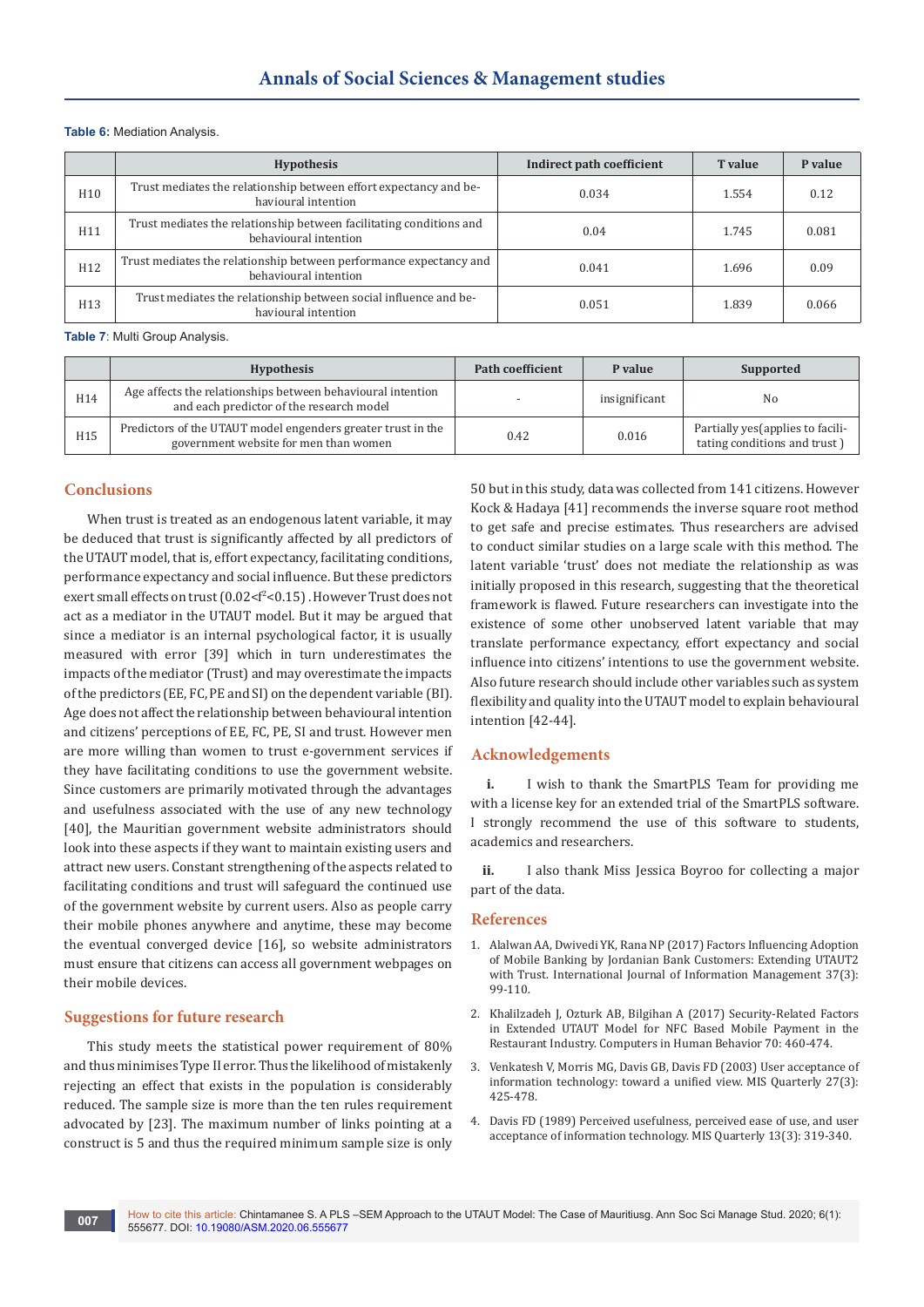- 5. [Alalwan AA, Rana NP, Dwivedi YK, Lal B, Williams MD \(2015\) Adoption](https://hal.archives-ouvertes.fr/hal-01448054/)  [of Mobile Banking in Jordan: Exploring Demographic Differences on](https://hal.archives-ouvertes.fr/hal-01448054/)  [Customers' Perceptions. Paper presented at the Open and Big Data](https://hal.archives-ouvertes.fr/hal-01448054/)  [Management and Innovation, Netherlands.](https://hal.archives-ouvertes.fr/hal-01448054/)
- 6. [Alasem AN \(2015\) Privacy and E-government in Saudi Arabia. Paper](http://www.iaeng.org/publication/WCECS2015/WCECS2015_pp988-991.pdf)  [presented at the World Congress on Engineering and Computer](http://www.iaeng.org/publication/WCECS2015/WCECS2015_pp988-991.pdf)  [Science WCECS.](http://www.iaeng.org/publication/WCECS2015/WCECS2015_pp988-991.pdf)
- 7. [Belanger F, Hiller JS, Smith WJ \(2002\) Trustworthiness in Electronic](https://www.sciencedirect.com/science/article/abs/pii/S0963868702000185)  [Commerce: The Role of Privacy, Security, and Site Attributes. Journal of](https://www.sciencedirect.com/science/article/abs/pii/S0963868702000185)  [Strategic Information Systems 11\(3-4\): 245-270.](https://www.sciencedirect.com/science/article/abs/pii/S0963868702000185)
- 8. [Carter L, Belanger F \(2005\) The utilization of e-government services:](https://onlinelibrary.wiley.com/doi/abs/10.1111/j.1365-2575.2005.00183.x)  [citizen trust, innovation and acceptance factors. Information Systems](https://onlinelibrary.wiley.com/doi/abs/10.1111/j.1365-2575.2005.00183.x)  [Journal 15\(1\): 5-25.](https://onlinelibrary.wiley.com/doi/abs/10.1111/j.1365-2575.2005.00183.x)
- 9. [Esichaikul V, Kamal M, Rehman M \(2012\) Factors influencing](https://www.emerald.com/insight/content/doi/10.1108/17506161211251263/full/html)  [e-government adoption in Pakistan. Transforming Government People](https://www.emerald.com/insight/content/doi/10.1108/17506161211251263/full/html)  [Process and Policy 6\(3\): 258-282.](https://www.emerald.com/insight/content/doi/10.1108/17506161211251263/full/html)
- 10. [Sanmukhiya C \(2019a\) E-Governance Dimensions in the Republic of](https://giapjournals.com/hssr/article/view/hssr.2019.7532)  [Mauritius. Humanities & Social Sciences Reviews 7\(5\): 264-279.](https://giapjournals.com/hssr/article/view/hssr.2019.7532)
- 11. [Tolbert CJ, Mossberger K \(2006\) The effects of e-government on trust](https://onlinelibrary.wiley.com/doi/abs/10.1111/j.1540-6210.2006.00594.x)  [and confidence in government. Public Administration Review 66\(3\):](https://onlinelibrary.wiley.com/doi/abs/10.1111/j.1540-6210.2006.00594.x)  [354-369.](https://onlinelibrary.wiley.com/doi/abs/10.1111/j.1540-6210.2006.00594.x)
- 12. [Alrawashdeh TA, Muhairat MI, Alqatawnah SM \(2012\) Factors Affecting](https://arxiv.org/abs/1205.1904)  [Acceptance of Web-Based Training System: Using Extended UTAUT](https://arxiv.org/abs/1205.1904)  [and Structural Equation Modelling. International Journal of Computer](https://arxiv.org/abs/1205.1904)  [Science 2\(2\): 156–162.](https://arxiv.org/abs/1205.1904)
- 13. Alshehri M, Drew S, Alhussain T, Alghamdi R (2012) The Effects of Web-site Quality on Adoption of E-Government Service: An Empirical Study Applying UTAUT Model Using SEM Paper presented at the 23rd Australasian Conference On Information Systems, Geelong.
- 14. [Chao C-M \(2019\) Factors Determining the Behavioral Intention to Use](https://www.frontiersin.org/articles/10.3389/fpsyg.2019.01652/full)  [Mobile Learning: An Application and Extension of the UTAUT Model.](https://www.frontiersin.org/articles/10.3389/fpsyg.2019.01652/full)  [Frontiers in Psychology 10: 1-14.](https://www.frontiersin.org/articles/10.3389/fpsyg.2019.01652/full)
- 15. Nichoas-Omoregbe OS, Azeta AA, Chiazor IA, Omoregbe N (2017) Predicting the Adoption of E-Learning Management System: A Case of Selected Private Universities in Nigeria. Turkish Online Journal of Distance Education 18(2): 106-121
- 16. [Saleh A, Václav S \(2013\) Consumers' Acceptance and Use of Information](https://scielo.conicyt.cl/scielo.php?script=sci_arttext&pid=S0718-27242013000200005)  [and Communications Technology: A UTAUT and Flow Based Theoretical](https://scielo.conicyt.cl/scielo.php?script=sci_arttext&pid=S0718-27242013000200005)  [Model. Journal of Technology Management & Innovation 8\(2\): 61-73.](https://scielo.conicyt.cl/scielo.php?script=sci_arttext&pid=S0718-27242013000200005)
- 17. Hulland J (1999) Use of Partial Least Squares (PLS) in Strategic Management Research A Review of Four Recent Studies. Strategic Management Journal 20(2): 195-204.
- 18. [Andreev P, Heart T, Maoz H, Pliskin N \(2009\) Validating Formative](https://aisel.aisnet.org/cgi/viewcontent.cgi?article=1012&context=icis2009)  [Partial Least Squares \(PLS\) Models: Methodological Review and](https://aisel.aisnet.org/cgi/viewcontent.cgi?article=1012&context=icis2009)  [Empirical Illustration. Paper presented at the Thirtieth International](https://aisel.aisnet.org/cgi/viewcontent.cgi?article=1012&context=icis2009)  [Conference on Information Systems, Arizona.](https://aisel.aisnet.org/cgi/viewcontent.cgi?article=1012&context=icis2009)
- 19. [Hair J, Hollingsworth CL, Randolph AB, Chong AYL \(2017\) An updated](https://www.emerald.com/insight/content/doi/10.1108/IMDS-04-2016-0130/full/html)  [and expanded assessment of PLS-SEM in information systems research](https://www.emerald.com/insight/content/doi/10.1108/IMDS-04-2016-0130/full/html)  [Industrial Management & Data Systems 117\(3\): 442-458.](https://www.emerald.com/insight/content/doi/10.1108/IMDS-04-2016-0130/full/html)
- 20. Hair JF, Black WC, Babin BJ, Anderson RE (2010) Multivariate Data Analysis. Upper Saddle River, NJ Prentice Hall.
- 21. Hair JF, Hult TGM, Ringle CM, Sarstedt M (2017) A Primer on Partial Least Squares Structural Equation Modeling (PLS-SEM) (2<sup>nd</sup> edn.), SAGE Publications, Inc, New York.
- 22. [Hair JF, Matthews LM, Matthews RL, Sarstedt M \(2017\) PLS-SEM or](https://www.inderscienceonline.com/doi/abs/10.1504/IJMDA.2017.087624)  [CB-SEM: Updated Guidelines on Which Method to Use International](https://www.inderscienceonline.com/doi/abs/10.1504/IJMDA.2017.087624)  [Journal of Multivariate Data Analysis 1\(2\): 107-122.](https://www.inderscienceonline.com/doi/abs/10.1504/IJMDA.2017.087624)
- 23. [Hair JF, Ringle CM, Sarstedt M \(2011\) PLS-SEM: Indeed a silver bullet.](https://www.tandfonline.com/doi/abs/10.2753/MTP1069-6679190202)

[Journal of Marketing Theory and Practice 19\(2\): 139-151.](https://www.tandfonline.com/doi/abs/10.2753/MTP1069-6679190202)

- 24. [Hair JF, Risher JJ, Sarstedt M, Ringle CM \(2019\) When to Use and How](https://www.emerald.com/insight/content/doi/10.1108/EBR-11-2018-0203/full/html)  [to Report the Results of PLS-SEM. European Business Review 31\(1\):](https://www.emerald.com/insight/content/doi/10.1108/EBR-11-2018-0203/full/html)  [2-24.](https://www.emerald.com/insight/content/doi/10.1108/EBR-11-2018-0203/full/html)
- 25. [Dijkstra TK, Henseler J \(2015\) Consistent Partial Least Squares Path](https://dl.acm.org/doi/10.25300/MISQ/2015/39.2.02)  [Modeling. MIS Quarterly 39\(2\): 297-316.](https://dl.acm.org/doi/10.25300/MISQ/2015/39.2.02)
- 26. [Henseler J, Ringle CM, Sinkovics RR \(2009\) The Use of Partial Least](https://www.emerald.com/insight/content/doi/10.1108/S1474-7979(2009)0000020014/full/html)  [Squares Path Modeling in International Marketing. Advances in](https://www.emerald.com/insight/content/doi/10.1108/S1474-7979(2009)0000020014/full/html)  [International Marketing 20: 277-319.](https://www.emerald.com/insight/content/doi/10.1108/S1474-7979(2009)0000020014/full/html)
- 27. Sarstedt M, Ringle CM, Hair JF (2017) Partial Least Squares Structural Equation Modeling. In Homburg C, Klarmann M & Vomberg A (Eds.), Handbook of Market Research, Springer International Publishing AG, pp. 1-41.
- 28. [Hair JF, Ringle CM, Sarstedt M \(2013\) Editorial Partial Least Squares](https://psycnet.apa.org/record/2013-07989-002)  [Structural Equation Modeling: Rigorous Applications, Better Results](https://psycnet.apa.org/record/2013-07989-002)  [and Higher Acceptance. Long Range Planning 46\(1-2\): 1-12.](https://psycnet.apa.org/record/2013-07989-002)
- 29. [Diamantopoulos A, Siguaw JA \(2006\) Formative Versus Reflective](https://onlinelibrary.wiley.com/doi/abs/10.1111/j.1467-8551.2006.00500.x)  [Indicators in Organizational Measure Development: A Comparison and](https://onlinelibrary.wiley.com/doi/abs/10.1111/j.1467-8551.2006.00500.x)  [Empirical Illustration. British Journal of Management 17\(4\): 263-282.](https://onlinelibrary.wiley.com/doi/abs/10.1111/j.1467-8551.2006.00500.x)
- 30. [Fornell C, Larcker DF \(1981\) Evaluating Structural Equation Models](https://www.jstor.org/stable/3151312?seq=1)  [with Unobservable Variables and Measurement Error. Journal of](https://www.jstor.org/stable/3151312?seq=1)  [Marketing Research 18\(1\): 39-50.](https://www.jstor.org/stable/3151312?seq=1)
- 31. Klein R, Rai A (2009) Interfirm Strategic Information Flows in Logistics Supply Chain Relationships. MIS Quarterly 33(4): 735-762.
- 32. Chin WW (1998) The Partial Least Squares Approach to Structural Equation Modeling. In Marcoulides GA (Edn.), Modern Methods for Business Research. Lawrence Erlbaum Associates, New Jersey, United **States**
- 33. [Stone M \(1974\) Cross-validation Choice and Assessment of Statistical](https://www.jstor.org/stable/2984809)  [Predictions. Journal of the Royal Statistical Society Series B 36\(2\): 111-](https://www.jstor.org/stable/2984809) [147.](https://www.jstor.org/stable/2984809)
- 34. [Geisser S \(1975\) The Predictive Sample Reuse Method with](https://www.tandfonline.com/doi/abs/10.1080/01621459.1975.10479865)  [Applications. Journal of the American Statistical Association 70\(350\):](https://www.tandfonline.com/doi/abs/10.1080/01621459.1975.10479865)  [320-328.](https://www.tandfonline.com/doi/abs/10.1080/01621459.1975.10479865)
- 35. Wong KK-K (2013) Partial Least Square Structural Equation Modeling (PLS-SEM) Techniques Using Smart PLS. Marketing Bulletin 24: 1-32.
- 36. Cohen J (1988) Statistical Power Analysis for the Behavioral Sciences (2nd Edn.), Lawrence Erlbaum Associates, New York, United States.
- 37. [Al Athmay A A, Fantazy K, Kumar VD \(2016\) E-government Adoption](https://www.emerald.com/insight/content/doi/10.1108/EMJB-05-2014-0016/full/html)  [and User's Satisfaction: An empirical Investigation. EuroMed Journal of](https://www.emerald.com/insight/content/doi/10.1108/EMJB-05-2014-0016/full/html)  [Business 11\(1\): 51-83.](https://www.emerald.com/insight/content/doi/10.1108/EMJB-05-2014-0016/full/html)
- 38. [Sanmukhiya C \(2019b\) A Study of EFFect of Demographic Factors](https://giapjournals.com/hssr/article/view/2123/2238)  [on E-Government Divide in The Republic of Mauritius. Humanities &](https://giapjournals.com/hssr/article/view/2123/2238)  [Social Sciences Reviews 7\(6\): 436-446.](https://giapjournals.com/hssr/article/view/2123/2238)
- 39. [Baron RM, Kenny DA \(1986\) The Moderator-Mediator Variable](https://psycnet.apa.org/record/1987-13085-001)  [Distinction in Social Psychological Research: Conceptual, Strategic, and](https://psycnet.apa.org/record/1987-13085-001)  [Statistical Considerations. Journal of Personality and Social Psychology](https://psycnet.apa.org/record/1987-13085-001)  [51\(6\): 1173-1182.](https://psycnet.apa.org/record/1987-13085-001)
- 40. [Alalwan AA, Dwivedi YK, Williams MD \(2016\) Customers' Intention and](https://www.tandfonline.com/doi/abs/10.1080/10580530.2016.1155950?journalCode=uism20)  [Adoption of Telebanking in Jordan. Information Systems Management](https://www.tandfonline.com/doi/abs/10.1080/10580530.2016.1155950?journalCode=uism20)  [33\(2\): 154-178.](https://www.tandfonline.com/doi/abs/10.1080/10580530.2016.1155950?journalCode=uism20)
- 41. [Kock N, Hadaya P \(2018\) Minimum Sample Size Estimation in PLS‐](https://onlinelibrary.wiley.com/doi/abs/10.1111/isj.12131) [SEM: The Inverse Square Root and Gamma‐Exponential Methods.](https://onlinelibrary.wiley.com/doi/abs/10.1111/isj.12131)  [Information Systems Journal 28\(1\): 227–261.](https://onlinelibrary.wiley.com/doi/abs/10.1111/isj.12131)
- 42. [Hair JF, Ringle CM, Sarstedt M \(2012\) Partial Least Squares: The Better](https://papers.ssrn.com/sol3/papers.cfm?abstract_id=2227601)  [Approach to Structural Equation Modeling. Long Range Planning 45\(5-](https://papers.ssrn.com/sol3/papers.cfm?abstract_id=2227601) [6\): 312-319.](https://papers.ssrn.com/sol3/papers.cfm?abstract_id=2227601)